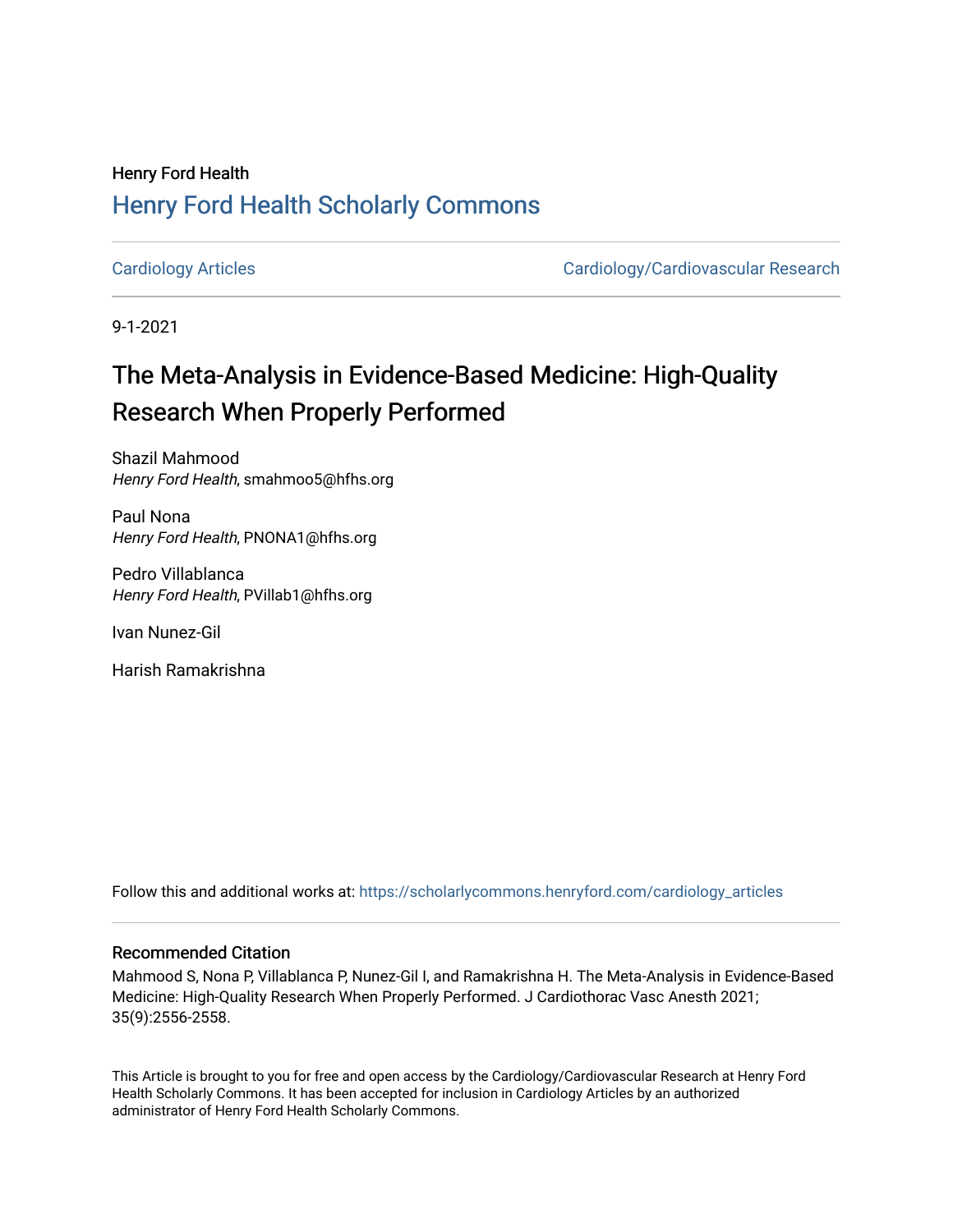Contents lists available at ScienceDirect



Journal of Cardiothoracic and Vascular Anesthesia

journal homepage: [www.jcvaonline.com](http://www.jcvaonline.com)

## Editorial

## The Meta-Analysis in Evidence-Based Medicine: High-Quality Research When Properly Performed

The origins of evidence-based medicine (EBM) trace back to the mid-[1](#page-3-0)9th century<sup>1</sup> and the gradual evolution from personal journals to textbooks and eventually the advent of the peer-reviewed journal. Evidence-based medicine originally was defined by David Sackett as the "conscientious, explicit, and judicious use of current best evidence in making decisions about the care of individual patients.["2](#page-3-1) Researchers from McMasters University began to introduce the term into the medical litrerature more systematically in the mid 1990s. Further analyzed, its aims include integrating individual clinical expertise (proficiency and judgment that individual clinicians acquire through clinical experience and practice) with the best available external clinical evidence from systematic research and patient's preferences to guide care.<sup>[1](#page-3-0)</sup> Over the years, EBM has become the core guiding principle for those studying patient outcomes.[3](#page-3-2) The lower end of this paradigm includes unsystematic observations and narrative reviews, while at the opposite end lie methodologically sound, homogeneous, randomized clinical trials (RCTs). Systematic reviews and metaanalyses of homogeneous RCTS have been given the highest level of evidence. In its strictest definition, a metaanalysis ("analysis of analyses") is a formal, epidemiologic, quantitative statistical technique that analyzes the results of different studies on the same topic and integrates the evidence into a single conclusion.<sup>[4](#page-3-3)[,5](#page-3-4)</sup> By combining individual studies, and thus using more data from a larger sample size, the precision and accuracy of the estimates in the individual studies can be improved upon—essentially improving the strength of the evidence. The key point is that a sound metaanalysis eliminates all bias by employing a strict methodologic/statistical approach and in the process provides evidence of the highest quality—with minimal heterogeneity. Additionally, if the individual studies were underpowered, combining them in a metaanalysis can increase the overall statistical power to detect an effect. When properly performed, meta-analyses can improve precision of effect estimates, generate clinically meaningful answers to questions that individual studies might not be able to accomplish, and even settle controversies from studies that may be conflicted.<sup>[4](#page-3-3)</sup>

The Cochrane Collaboration, an international organization, was developed to aid researchers generate systematic reviews of the highest quality and has become a key point of reference for researchers interested in producing and disseminating accurate data comparing treatment effectiveness.<sup>[6](#page-3-5)</sup> However, in the present day, the metaanalysis arguably has been abused, contributing to misleading conclusions rather than proper evidence-based information. The increasing popularity of metaanalyses can be traced to industrialized nations worldwide, most notably in China. According to PubMed data, 1.3% of publications by Chinese researchers in 2011 were metaanaly-ses, compared to 0.4% for authors from the rest of the world.<sup>[7](#page-3-6)</sup> This popularity is, in part, due to the pressure to publish on individual researchers for academic achievement and visibil- $itv<sup>7</sup>$  $itv<sup>7</sup>$  $itv<sup>7</sup>$  instead of a meaningful contribution to the evidence, and has contributed to this pandemic with flawed and erroneous concepts in design, conduct, statistical analysis, and reporting that have plagued virtually every specialty of medicine.

### Redundant, Misleading and Conflicted Data

The incredible popularity of the metaanalysis has led to significant redundancy in data reporting, particularly in outcomes. The extent of redundancy, particularly in meta-analyses of ran-domized trials, has reached epidemic proportions.<sup>[8](#page-3-7)</sup> Examples of this can be seen in multiple fields, with original meta-analyses showing statistically significant and clinical benefit, followed by subsequent similar meta-analyses, some with identical results and very few actually citing systematically among their references the prior metaanalyses on the same topic. This has led to the current perception of the metaanalysis as inferior research and a possibly diminished role in evidencebased clinical research. More so in cardiovascular medicine, journals are prone to have high levels of hidden biases in accepting manuscripts (articles from prominent researchers or major research institutes) despite significant redundancy of the topic in question in the medical literature. The sine qua non of the metaanalysis is the proper identification of existing literature and the systematic search of existing evidence. For this, a protocol that lists all potential sources and strategies should be

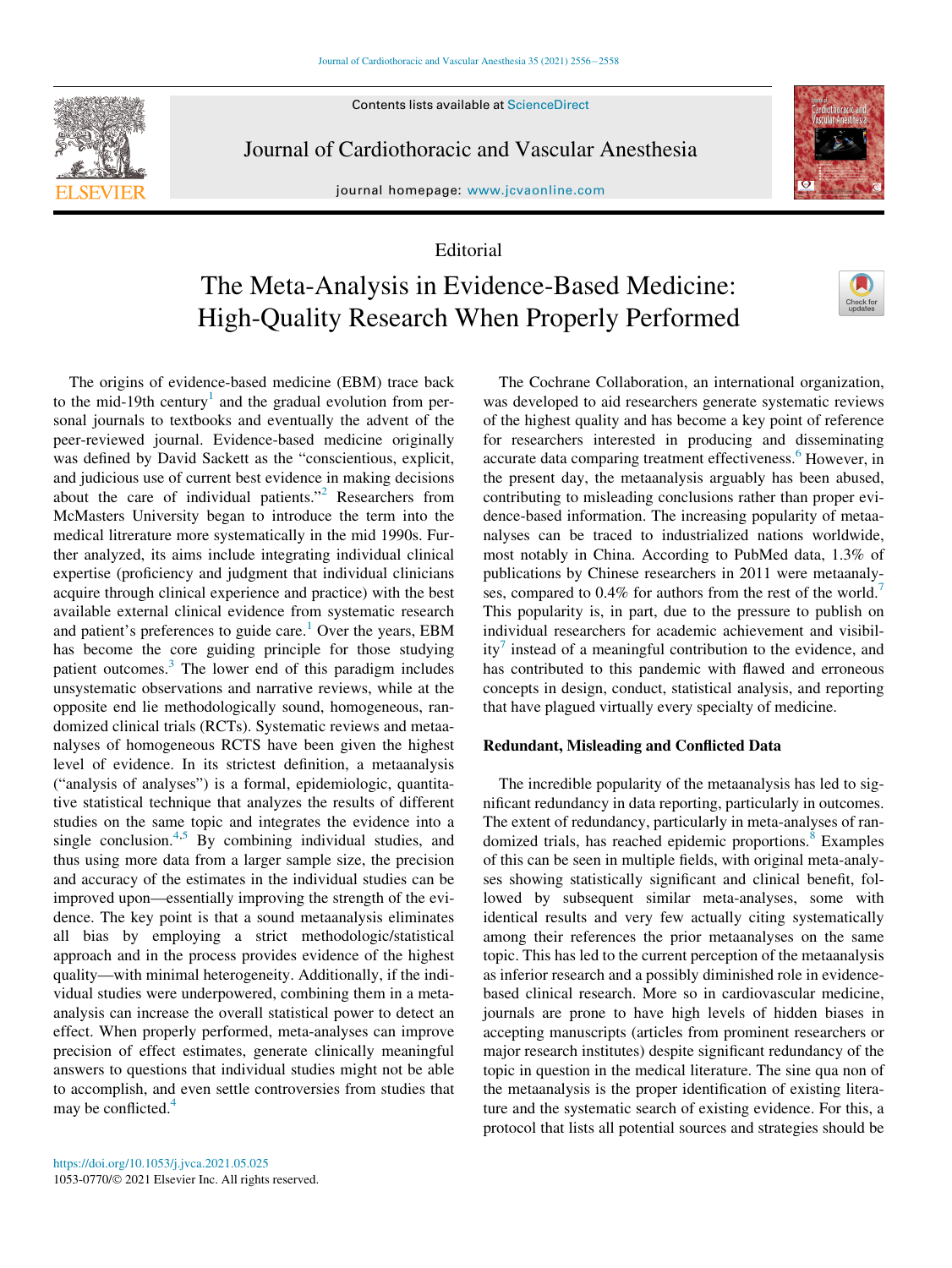established first. The authors believe that to help solidify the results and encourage transparency in the metaanalytic process, all metaanalyses should be registered in dedicated international databases of prospectively registered systematic reviews, such as PROSPERO.<sup>[9](#page-3-8)</sup> Registration allows those who are commissioning or planning studies to identify whether there are other metaanalyses already underway that are addressing their topic of interest. This helps provide transparency and avoid unintended and economically wasteful duplication of effort. It also serves as a safeguard against reporting biases by revealing differences between the outcomes reported and those planned in the registered protocol. This will improve the quality and credibility of metaanalyses endpoints and increase confidence behind policy or practice, informed by the findings of a systematic review drawing on the best-quality evidence.

#### The Search Process Is Critical

A significant factor instrumental in the final results of a metaanalysis lies in the search process; the most commonly used electronic databases may include MEDLINE and  $EMBASE.<sup>10,11</sup>$  $EMBASE.<sup>10,11</sup>$  $EMBASE.<sup>10,11</sup>$  $EMBASE.<sup>10,11</sup>$  This can create an inherent bias from inception to find studies published only in English and excluding nonindexed studies in peer-reviewed journals, leading to only a sam-ple of available evidence worldwide.<sup>[12](#page-3-11)</sup> This is referred to as "publication bias", and it is defined properly as the occurrence of studies showing positive effects being published and cited more frequently versus studies that show no significant results.<sup>[12,](#page-3-11)[13](#page-3-12)</sup> This could lead to published data overestimating the actual degree of effect of the therapy or management studied. $12,13$  $12,13$  $12,13$  Trends show that larger studies with publication bias tend to get published regardless of their results. Studies that have small positive effects or reject the null hypothesis tend not to materialize in popular databases, whether it be due to publication delay, publications in languages other than English, publications in nonindexed journals, or studies not being published altogether. Therefore, reviewers may not be able to identify them. To minimize bias associated with narrow collection of sources and usage of only the most popular databases, one needs to broaden the scope of databases used. This includes electronic sources such as Cochrane Central, $^{14}$  $^{14}$  $^{14}$  the Federal Drug Administration, and internet websites such as Google Scholar. Examples of search strategies can be found in the Cochrane Collaboration's Reviewers' handbook.<sup>[15](#page-3-14)</sup> The basic search strategy is built based on the research question formulation (ie, PICO or PICOS-Patient/ Problem, Intervention, Comparison and Outcome). Search strategies are constructed to include free-text terms (eg, in the title and abstract) and any appropriate subject indexing (eg, Medical Subject Headings) expected to retrieve eligible studies, with the help of an expert in the topic or an information specialist.

#### Defining Heterogeneity

Another critical component of the metaanalysis is defining heterogeneity and which cutoff value is defined as

heterogeneous. Heterogeneity in metaanalysis refers to the variation in study outcomes between studies. There are three types of heterogeneity: clinical, statistical, and design-related. There is debate among researchers in how one would define heterogeneity—whether just based on a statistical variable using a quantitative test such as the Cochran's Q value or the  $I^2$  value.<sup>4</sup> It has become a common practice to establish an  $I^2$  of 50% (defining the study as heterogeneous) and to disregard the qualitative background of a study due to this cause. Clinical heterogeneity should be defined before quantitative analysis to overcome differences between sample characteristics and properly define the best method of analysis. Qualitative analysis of the heterogeneity due to the characteristics mentioned would provide value over analysis from a statistical test and could shed light over important determinants of treatment effect and increase the scientific and clinical value of the metaanalysis.[16](#page-3-15) Exploration of these differences often may yield new insights and hypotheses. Regarding statistical heterogeneity and mixing of studies, the authors' approach to decrease this value includes lowering this threshold to a more rigorous accepted  $I^2$  of 25% or less to improve the inconsistency regarding selection of methods. The examination of all three types of heterogeneity is a crucial methodologic issue in systematic reviews and metaanalyses.

#### Modeling Effect Sizes

Although a complete discussion of all models available is beyond the scope of this editorial, the authors briefly will discuss two statistical models for a metaanalysis, fixed-effect, and random-effect models. Fixed-effect models assume that the included studies have nonrandom variables and one true effect size, and that variation is caused by sample errors or chance (intrastudy errors).<sup>17</sup> Random-effect models assume the opposite, that the studies exhibit diversity and variability attributed not only to random chance (intrastudy and interstudy errors), with more than one effect size.<sup>18</sup> The authors' belief is that specific selection of a model should be justified based on types of studies, quantitative heterogeneity, and qualitative heterogeneity, and not solely on statistical heterogeneity. When there is discrepancy between models, both should be used as a sensitivity analysis, allowing the reader to interpret the data with more granularity. The flawed data from poorquality metaanalyses can lead very easily to significant shifts in the delivery of healthcare from flawed guideline recommendations, which use metaanalytical data as the highest-quality evidence. Also, many clinicians, researchers, and editors may not be knowledgeable about how to differentiate between high- and low-quality studies, and some biases may evade the attention of even experienced methodologists and statistical editors

#### Bias

To address publication bias, methodologists have proposed several statistical and graphic strategies to determine whether a metaanalysis is affected.<sup>[12](#page-3-11)</sup> Although none of these strategies